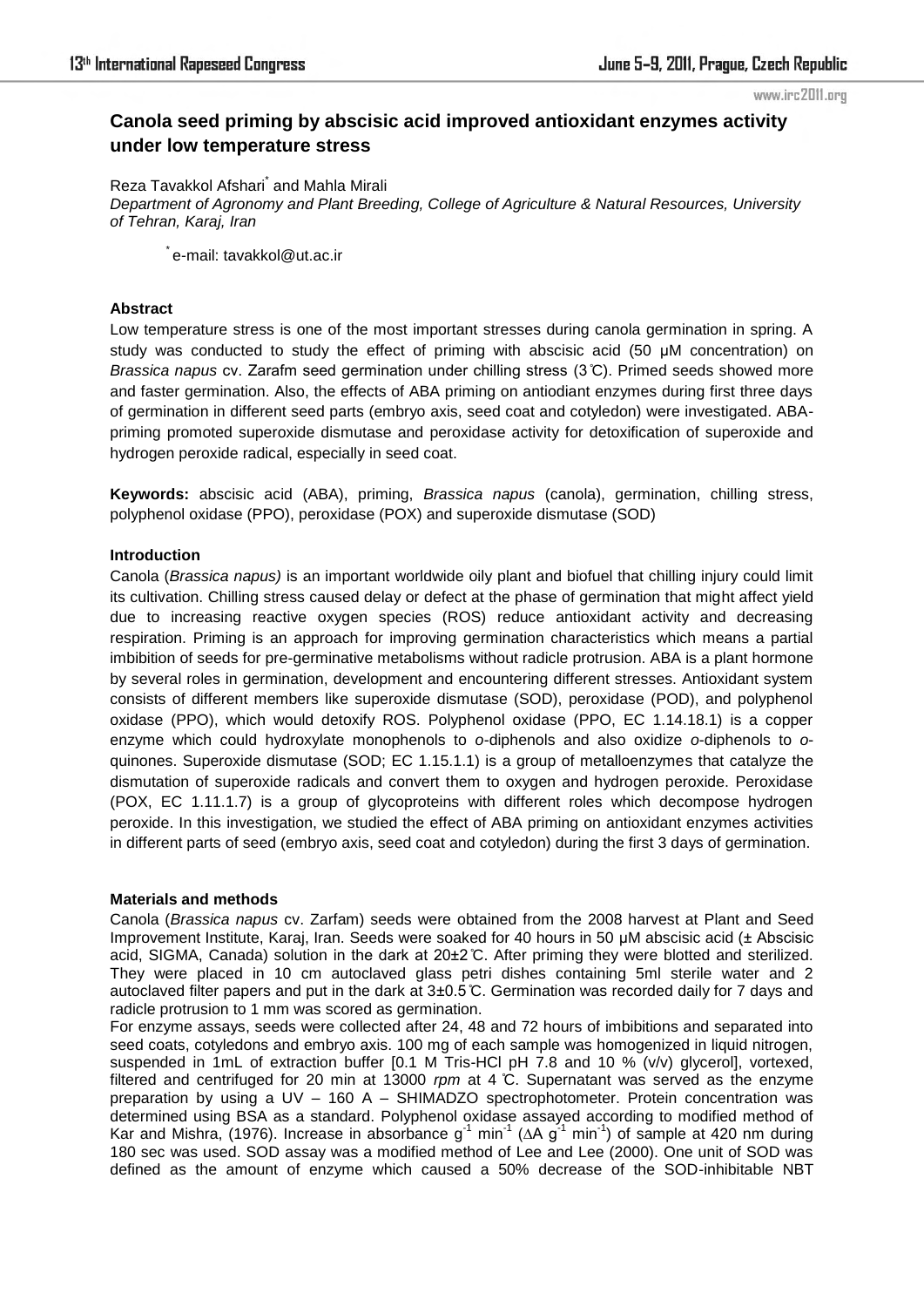#### www.irc2011.org

reduction at 560 nm. Peroxidase assayed according to a modified method of Lee and Lee (2000). Increase in absorbance g<sup>-1</sup> min<sup>-1</sup> ( $\Delta$ A g<sup>-1</sup> min<sup>-1</sup>) of sample at 470 nm during 180 sec was used. A factorial experiment with a completely randomized design was used with two factors (treatment and time) for cumulative germination and three factors (treatment, time and seed part) for enzymes. Data were transformed and then subjected to analyses of variance, which were carried out on all data collected using MSTAT-C. When a significant F ratio occurred, Duncan's test was used for separating mean values.

3 replications.

# **Results and discussion Effect of ABA-priming on cumulative seed under chilling stress**

48 hours since start of imbibition).  $\vert$  randomized design and were significant at P<0.01 according to  $\vert$  Faster germination with seed priming could be  $\Box$  Duncan's Multiple Range Test. Data points are average  $\pm$  SD for  $\Box$  related and control seeds. In control seeds, cumulative germination percentage III of germination (Fig. 1). As a thermal dependent event, it is possible that respiration rate decreased due to low temperature and caused lower germination rate. Priming with 50 µM to higher antioxidant activity Seed priming with ABA caused a three-fold



increase in cumulative germination percentage (about 61%).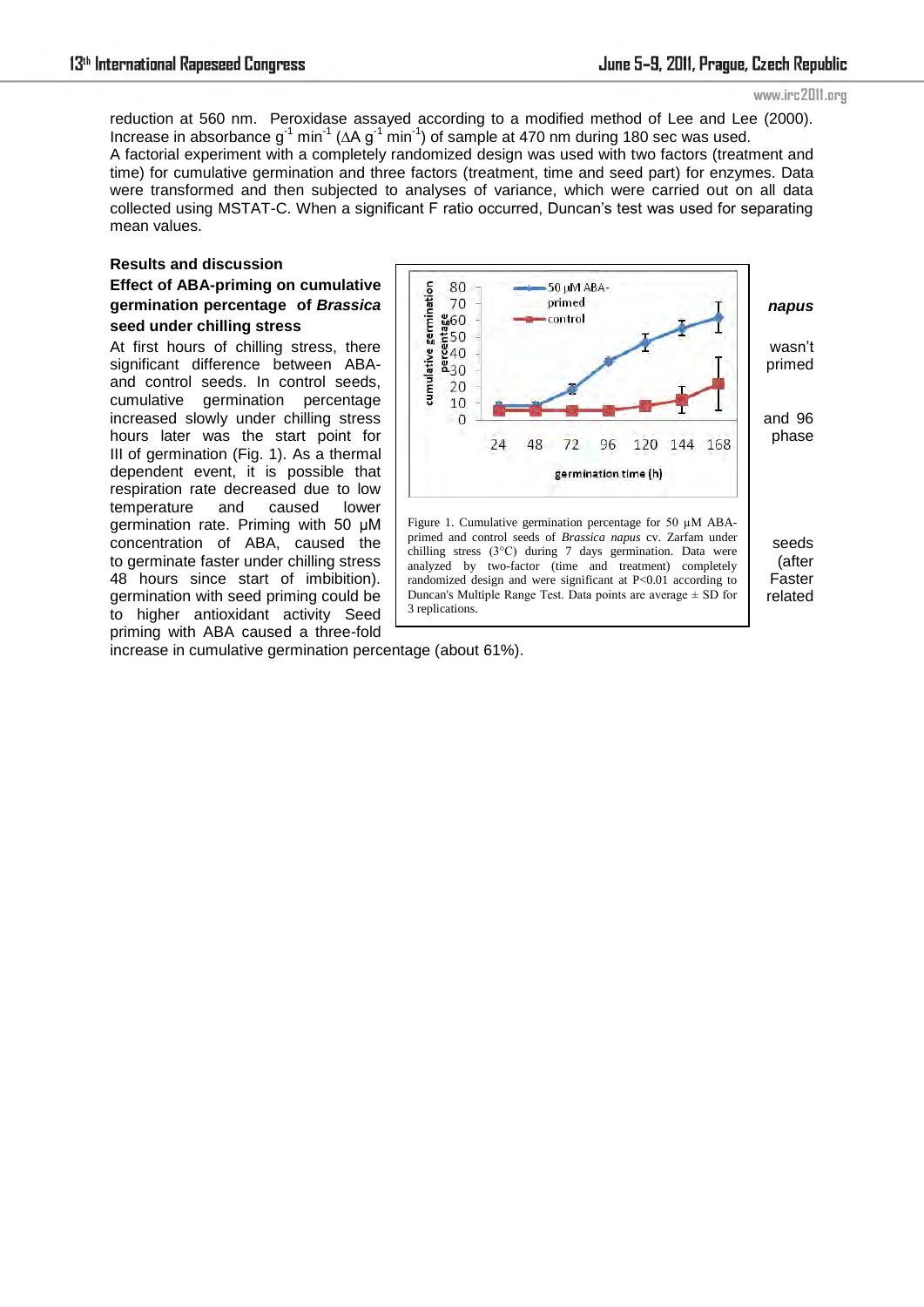**Effect of ABA-priming on biochemical indexes of** *Brassica napus* **seed under chilling stress** 

#### *a. Polyphenol oxidase activity:*

Priming did not influence PPO activity. In contrast to our observation, some papers showed an increase of PPO activity in primed seeds (Moosavi et al., 2009**).** Totally, PPO had the maximum activity (0.077 ∆A mg<sup>-1</sup> min<sup>-1</sup>) under chilling stress, in *Brassica napus* seed coat (Fig. 2A). Under chilling stress, plant growth decreased due to increase of phenolics content. This meant lower activity of polyphenol oxidase. For producing pigments, PPO used  $O<sub>2</sub>$  and produced  $H<sub>2</sub>O$ .

#### b. *Superoxide dismutase activity:*

ABA-primed whole seed showed a 1.5-fold SOD activity more than control, under chilling stress (Fig. 2B).The maximum activity of SOD was for seed coat (23.5 U mg $^{-1}$ ) (Fig. 4C). This increase might be related to oxidative stress and production of superoxide radicals since radicle protrusion. Significant difference was not observed between SOD activity of cotyledon and embryo (Fig. 2C).

### *c. Peroxidase activity*

Fig. 3 showed that seed priming with ABA increased peroxidase activity during seed imbibition under chilling stress. 10-fold and 4.6 fold increases were observed in primed seeds during 48 and 72 hours, respectively. Low temperature decreased respiration and caused leakage of electrons from electron transport systems. Their reaction with  $O<sub>2</sub>$  increased

H<sub>2</sub>O<sub>2</sub> suddenly, POX would detoxify this enzyme; otherwise it might cause further damages. ABA treatment under chilling stress increased POX which may cause more respiration and ATP production by protecting mitochondria from oxidative stress (Prasad et al., 1994). Maximum peroxidase activity measured for seed coat. Peroxidase activity was rather low at both cotyledons and embryo axis, and





Figure 2. Polyphenol oxidase (PPO) and superoxide dismutase (SOD) activities in *Brassica napus* cv. Zarfam during first three days of germination under chilling stress (3° C). Seeds either primed with 50 μM concentration of abscisic acid or control were separated into embryo axis, cotyledons and seed coat. Data were analyzed by three factor (time, treatment and seed part) completely randomized design. PPO activity showed significant difference at P<0.01 for the main factor of seed part (A). SOD activity showed significant difference at P<0.05 for the main factors of treatment (B) and seed part (C). Different letters above the bars indicate significant differences according to Duncan's Multiple Range Test.



Figure 5. Peroxidase activities of *Brassica napus* cv. Zarfam during first three days of germination under chilling stress (3 ° C). Seeds either primed with 50 μM concentration of abscisic acid or non-primed were separated into embryo axis, cotyledons and seed coat. Data were analyzed by three factor (time, treatment and seed part) completely randomized design and

triplet interaction was significant at P<0.01 according to Duncan's Multiple Range Test. Data

www.irc2011.org